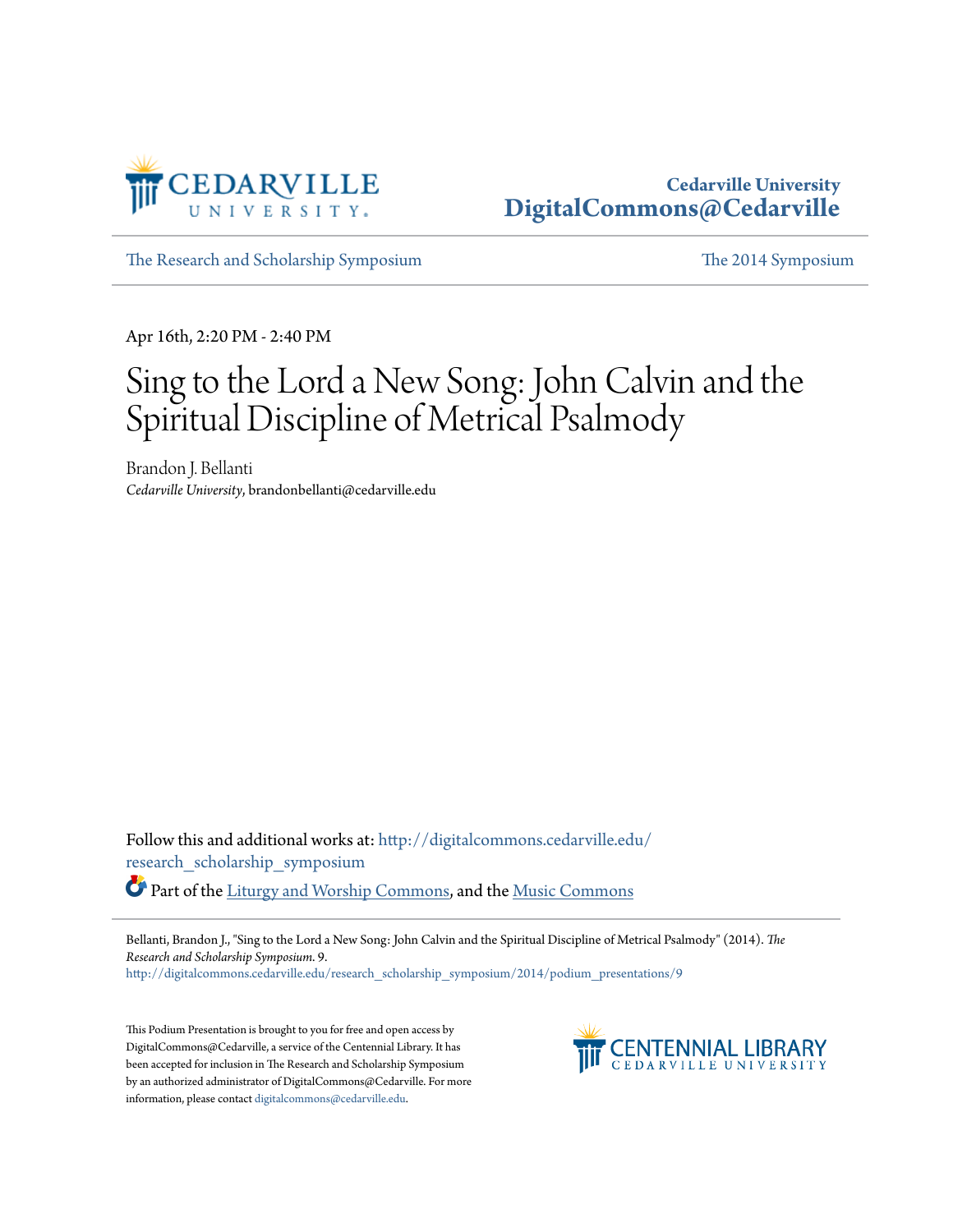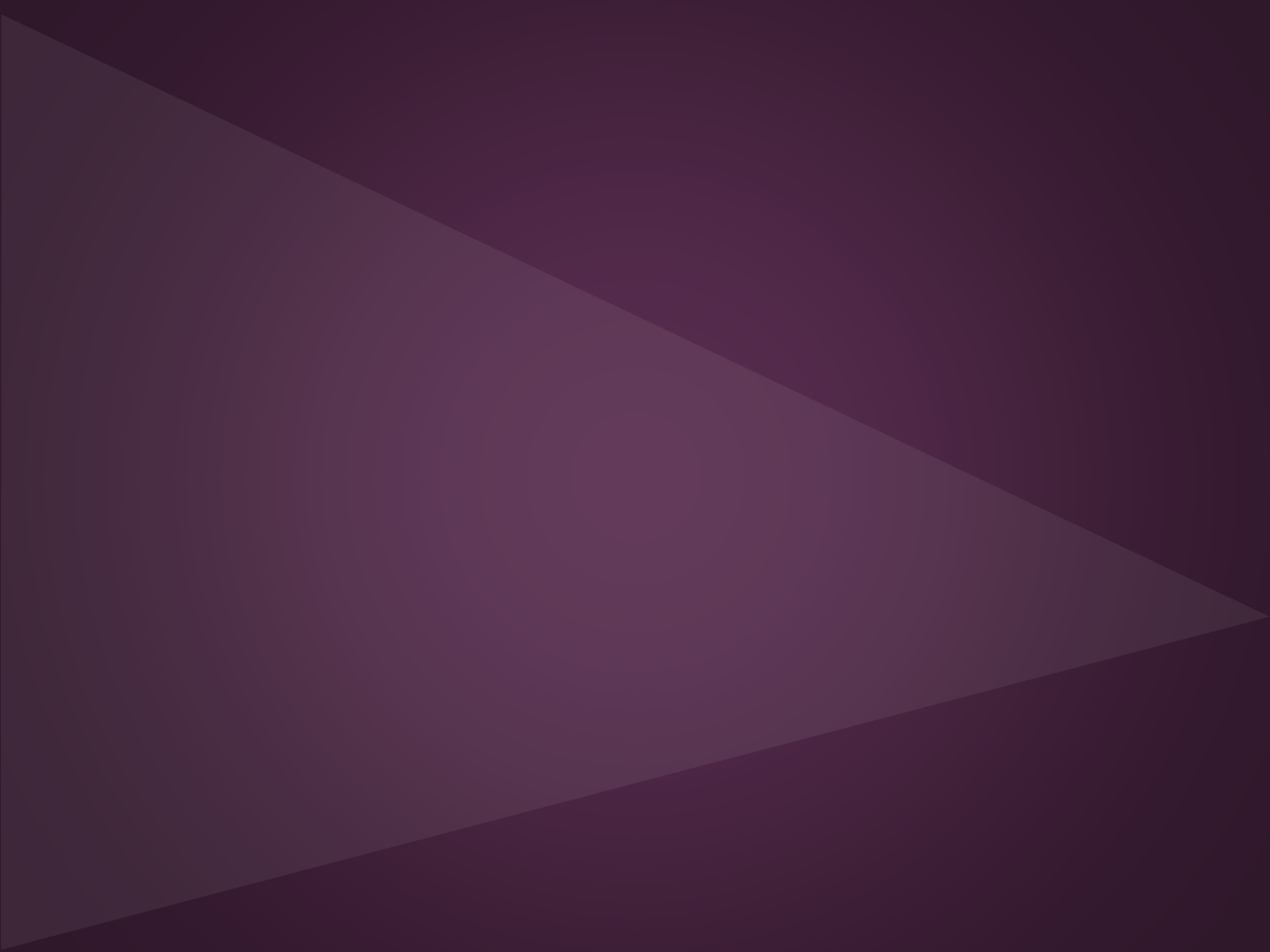## Sing to the Lord a New Song *John Calvin and the Spiritual Discipline of Metrical Psalmody*

Presented by

Brandon Bellanti *Cedarville University*

NCUR 2014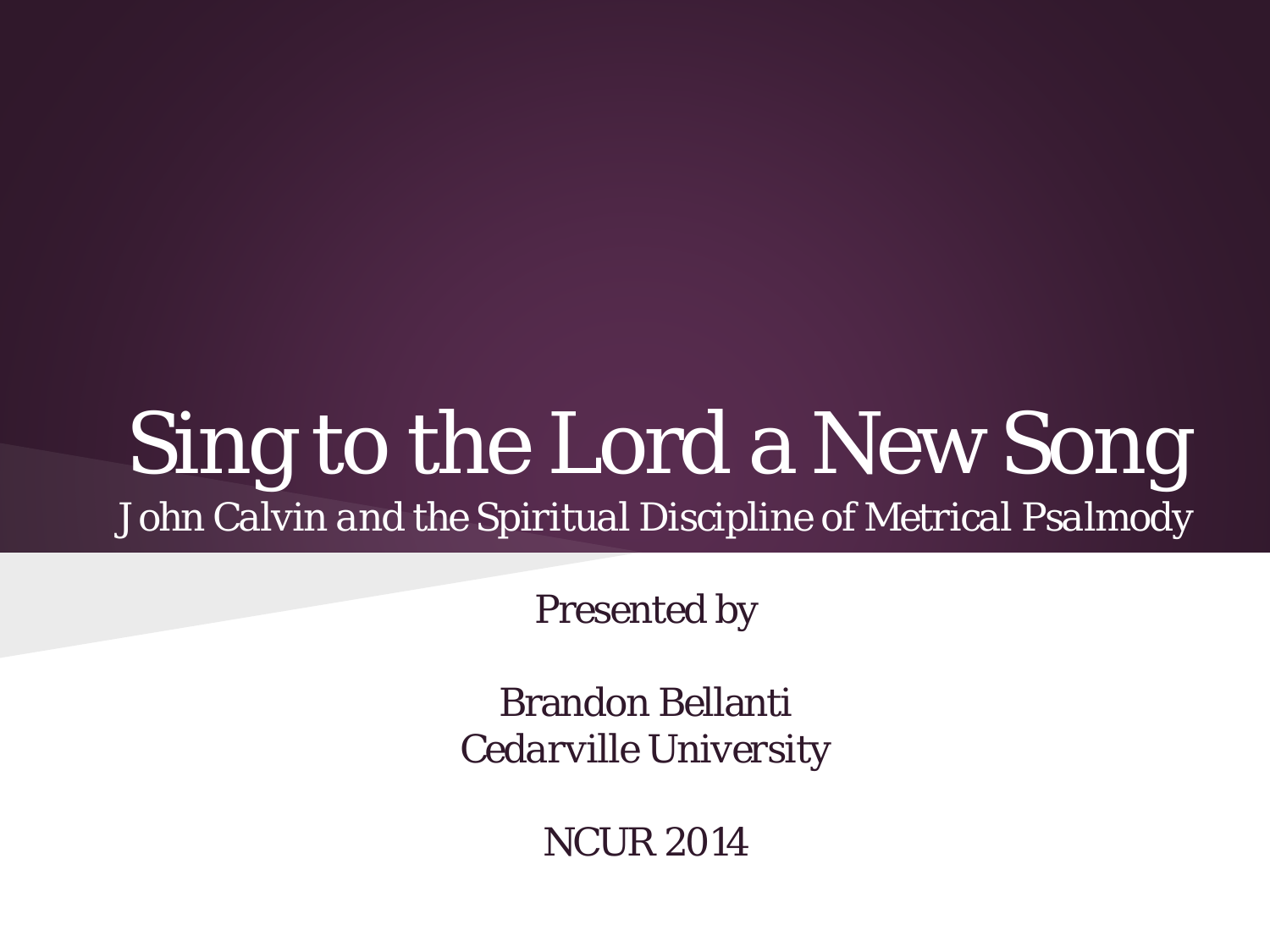## Calvin's First Psalter

### *Aulcuns pseaulmes et cantiques mys en chant* Strasburg Psalter of 1539

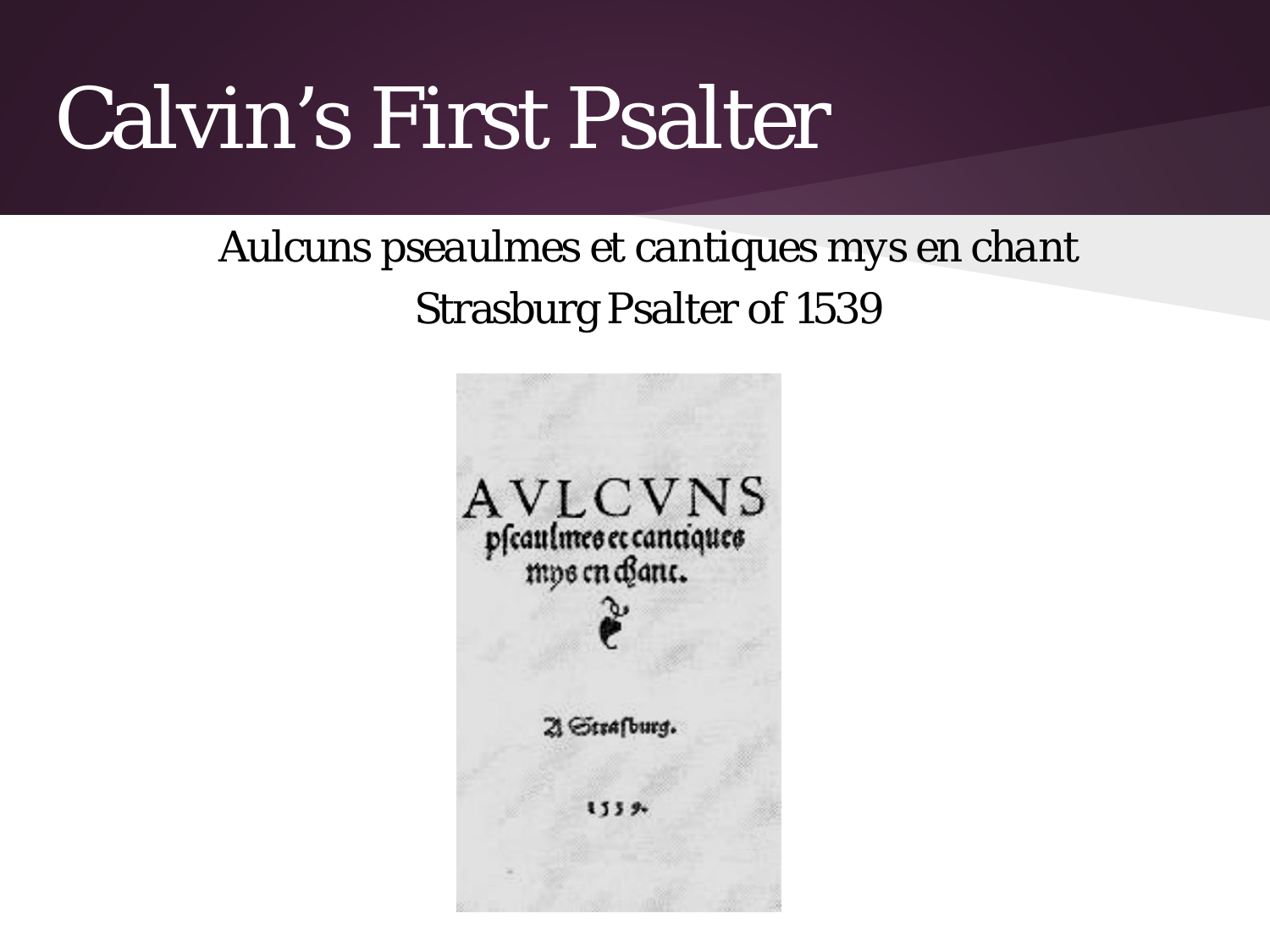# Psalme XIX



| Rhyme       | <b>Text</b> | Rhythmic pattern |
|-------------|-------------|------------------|
| A           | lieu        | 1                |
| A           | Dieu        | 1                |
| B           | humains     | 1                |
| $\mathbf C$ | espars      | 1                |
| $\mathbf C$ | toutes pars | 1                |
| B           | ses mains   | 1                |
| D           | coulant     | 1                |
| D           | parlant     | 1                |
| E           | experience  | 2                |
| F           | la nuit     | 1                |
| F           | insuit      | 1                |
| E           | Sapience    | $2^{\prime}$     |
|             |             |                  |

1.  $\circ\circ\circ\circ\cdot$ 

 $2.$   $\circ\circ\circ\circ\circ\bullet$  $2'$ .  $\circ \circ \circ \circ \circ \circ =$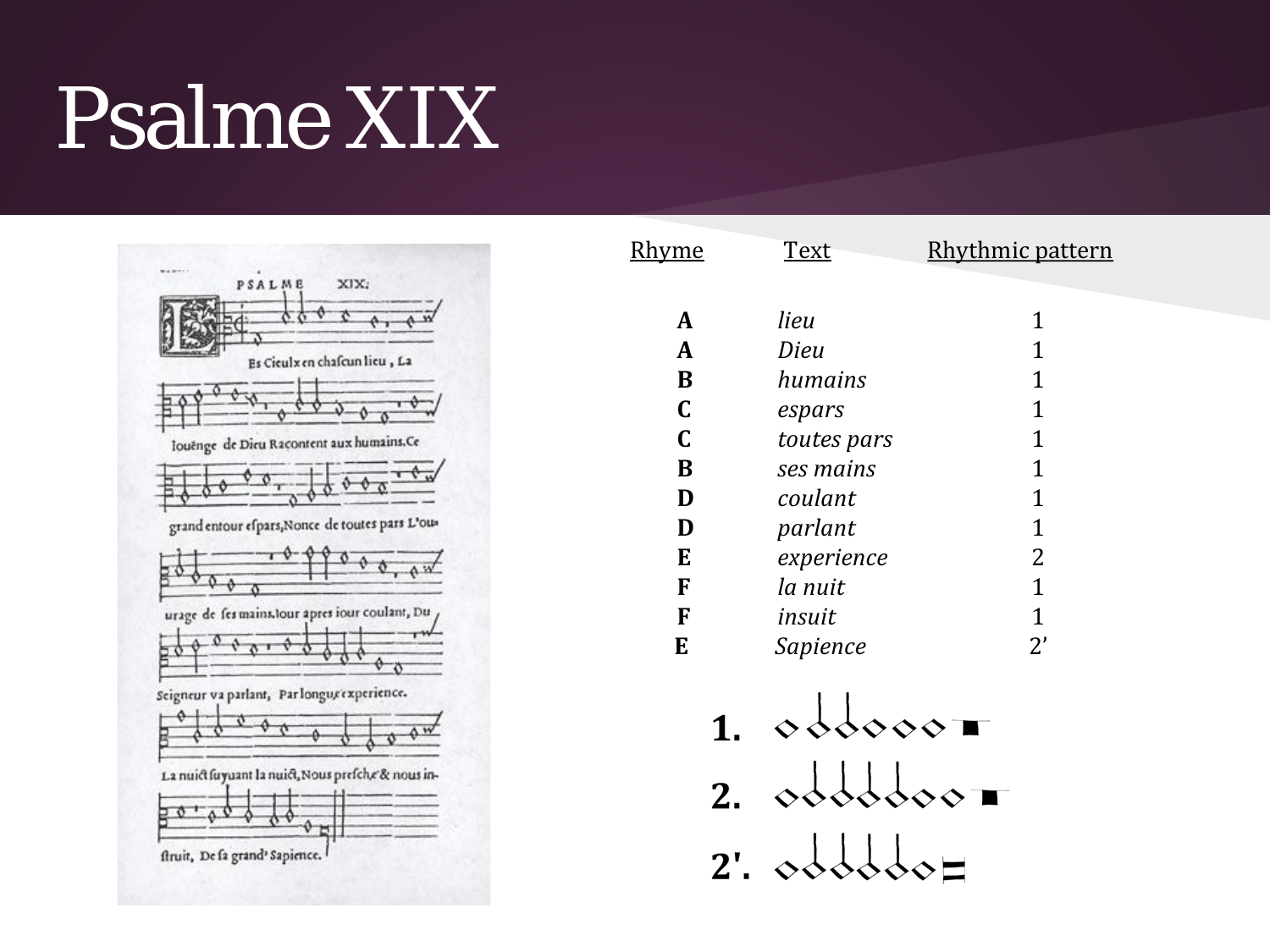## Psalme C - Iubilate Deo.

### PSEAV. C. TH. DE BE. **Iubilate Deo.** Icy l'Eglise est exhortee de s'assembler au Temple pour adorer Dieu, & le benir pour sa misericorde & verité. Vus tous qui la terre habi tez, Chantez tout haut à Dieu, chantez, Seruez à Dieu ioyeufement, Venez deuant luy gayement.

#### Rhyme

#### Text

- Vus tous qui la terre habitez.  $\mathbf{A}$
- $\mathbf{A}$ Chantez tout haut à Dieu, chantez;
- $\bf{B}$ Seruez à Dieu ioyesement,
- B Venez deuant luy gayement.